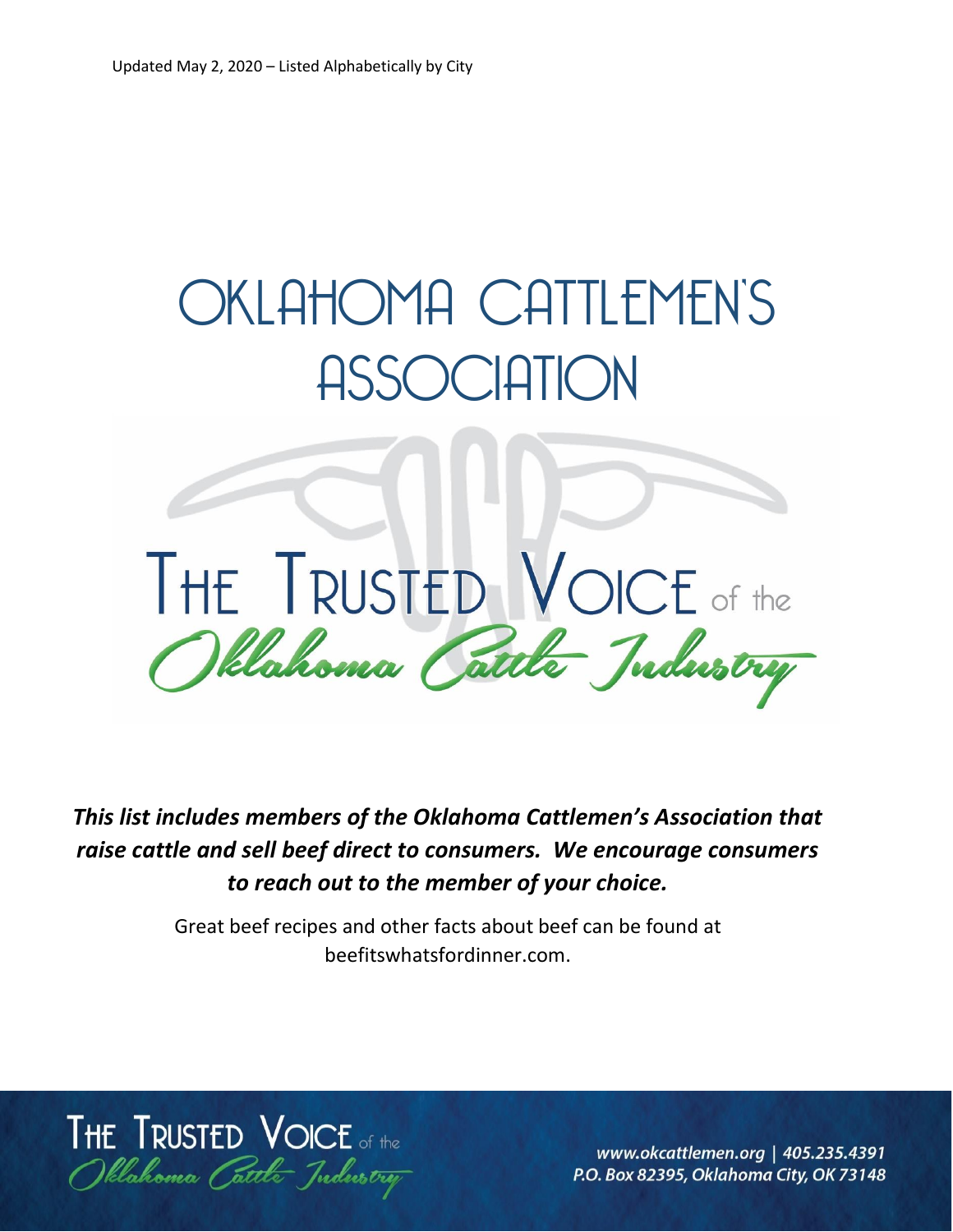**Callison Ranch Beef | Ada, Oklahoma** Nikki Callison 580-421-7277 | 580-421-7277 Email Address: [nikki@callisonranchbeef.com](mailto:nikki@callisonranchbeef.com) | Web Site:<https://www.callisonranchbeef.com/>

Instagram: @callison\_ranch\_beef | Facebook: @Callison Ranch Beef

### **4T Ranch | Agra, Oklahoma**

Jeff &Connie Tabor 918-223-6014 | 620-762-0275 Email Address: [ctabor67@gmail.com](mailto:ctabor67@gmail.com) | Web Site:<https://4t-ranch.com/> Facebook: @4TRanchGelbvieh

**Copeland Farms | Antlers, Oklahoma**

Bryan Copeland 580-513-6731 | 580-513-6731 Email Address: [bcopeland927@yahoo.com](mailto:bcopeland927@yahoo.com)

### **Diamond B Meat | Beaver, Oklahoma**

Kyle Barby 580-837-5332 | 580-273-2036 Email Address: [richard.barby@okstatealumni.org](mailto:richard.barby@okstatealumni.org) Facebook: @Diamond B Meat

**7J Cattle Company/ 7J Cattle Company Branded Beef | Bixby, Oklahoma** Jayson Jackson 940-300-1204 | 940-300-1204 Email Address: [jaysonjackson75@yahoo.com](mailto:jaysonjackson75@yahoo.com) | Web Site:<https://www.7jcattlecompany.com/> Facebook @ 7J Cattle Company Branded Beef

**Wooderson Farms | Blackwell, Oklahoma** Tamela Wooderson 918-640-7445 | 918-640-7445 Email Address: [brett.fruits@gmail.com](mailto:brett.fruits@gmail.com)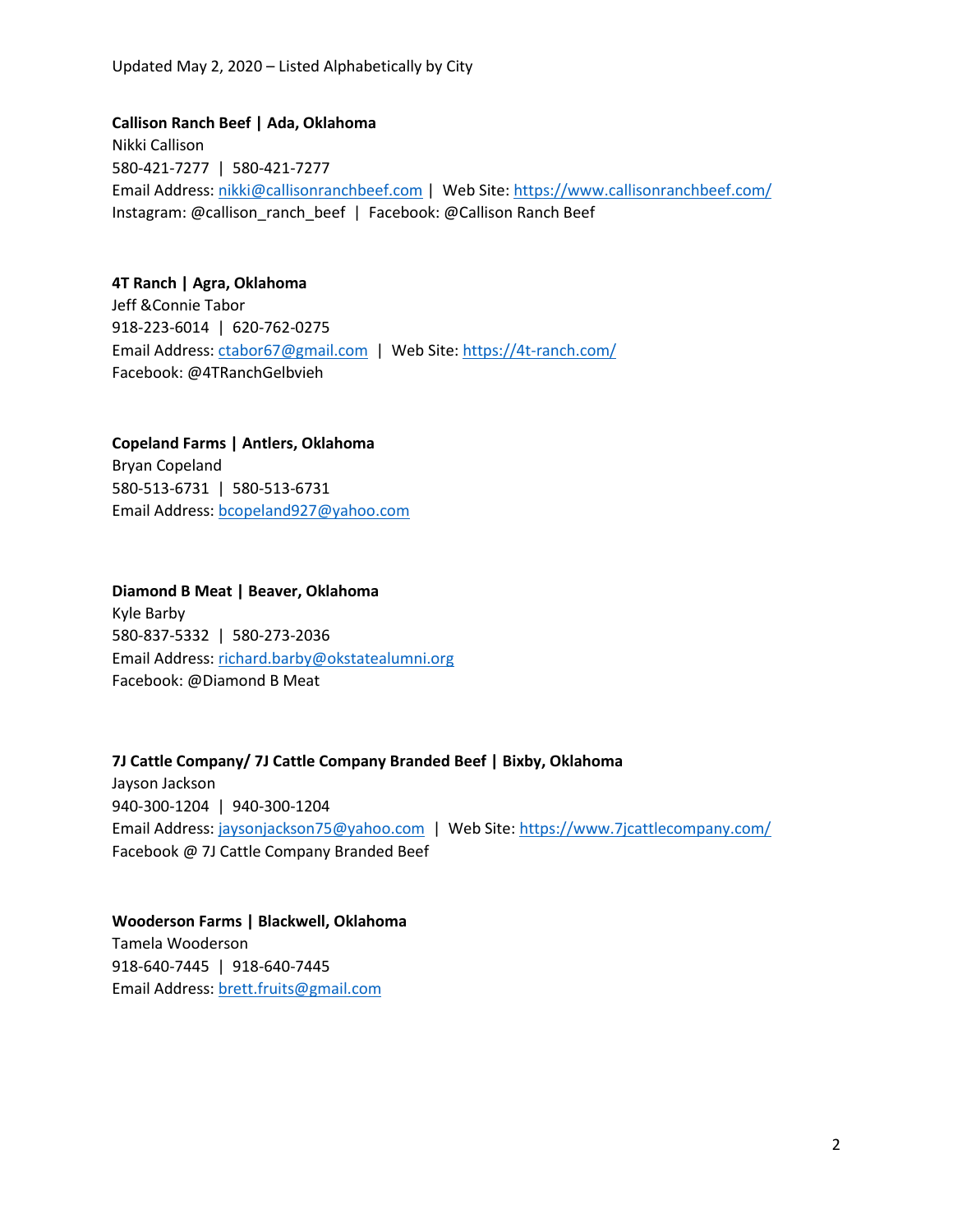**T3 Cattle Co | Blanchard, Oklahoma**

Scooter Teel 405-637-7385 | 405-637-7385 Email Address: [jmteel8@gmail.com](mailto:jmteel8@gmail.com) | Web Site:<https://t3cattleco.com/> Facebook: @T3 Cattle Co

### **Six Shooter Ranch LLC | Boynton, Oklahoma**

Trey McNabb 918-758-8605 | 918-758-8605 Email Address: [sixshooterbeef@gmail.com](mailto:sixshooterbeef@gmail.com) Facebook: @six shooter ranch

### **Beach Family Farm | Bristow, Oklahoma**

Cody Beach 918-857-5300 | 918-857-5300 Email Address: [bullsplusgenetics@hotmail.com](mailto:bullsplusgenetics@hotmail.com)

## **Wright Farms | Byars, Oklahoma**

Joanne Wright 903-821-9399 Email Address: [jkremer05@gmail.com](mailto:jkremer05@gmail.com) Facebook: @Wright from the farm

### **Walter Cattle and Nursery | Calvin, Oklahoma**

Chris Walter 918-424-8300 | 918-424-8300 Email Address: [chrispwalter@yahoo.com](mailto:chrispwalter@yahoo.com) | Web Site: [https://waltercattle.com](https://waltercattle.com/) Facebook: @Walter Cattle & Nursery | Instagram: @waltercattle

### **Broken J Ranch, LLC | Carney, Oklahoma** Aaron Johnson 405-714-4498 | 405-714-4498 Email Address: [brokenjranch20@gmail.com](mailto:brokenjranch20@gmail.com) Facebook: @brokenjranchllc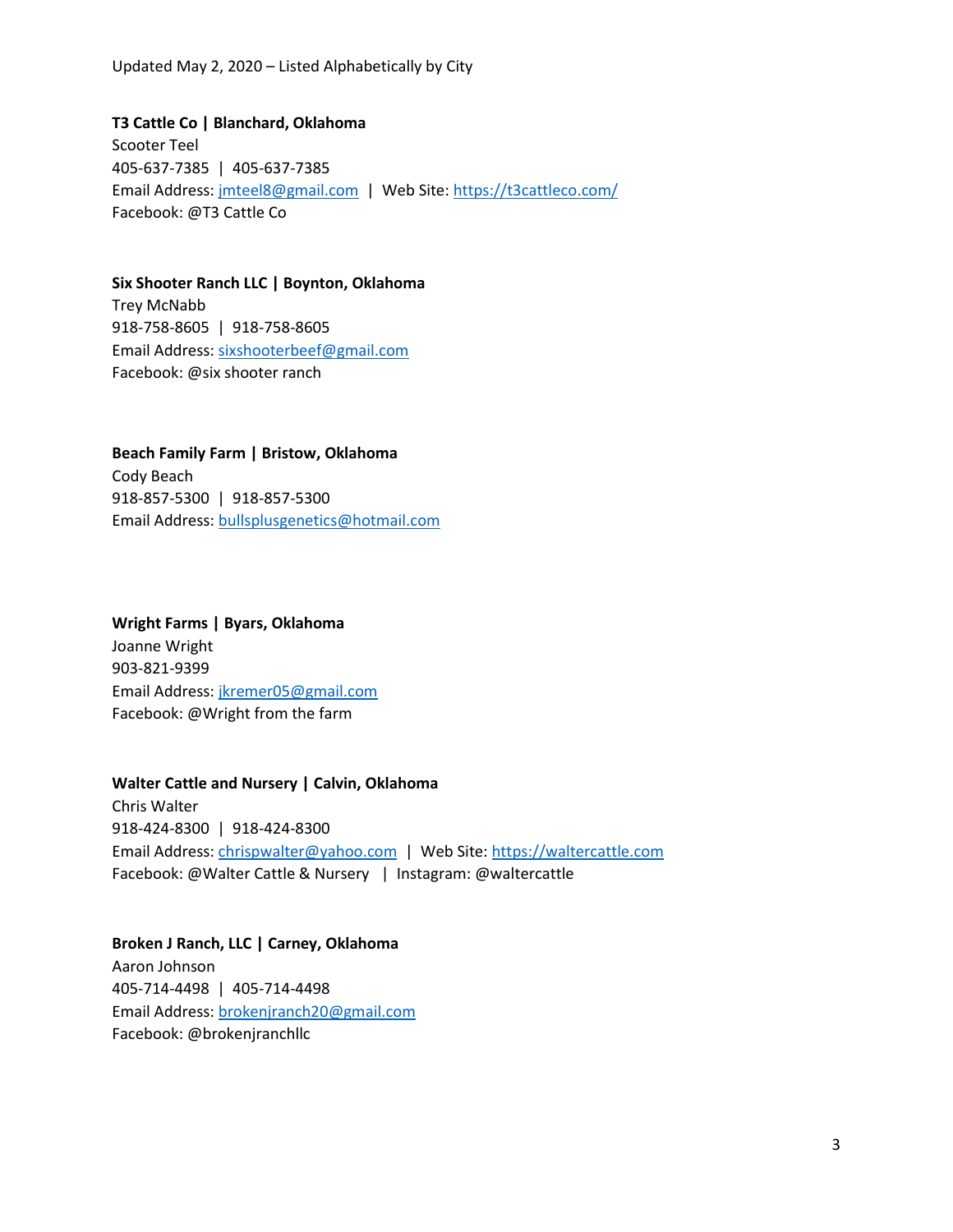**Jester Cattle | Cashion, Oklahoma** Jerry Casey 940-368-0501 | 940-368-0501 Email Address: [cowboyjc68@gmail.com](mailto:cowboyjc68@gmail.com)

**Covenant Farms | Cashion, Oklahoma** Philip Kimberling 405-830-3916 | 405-830-3916 Email Address: [philandkel@aol.com](mailto:philandkel@aol.com) Facebook: @Covenant Farms

**Dismukes Ranch | Checotah, Oklahoma** Jim Dismukes 916-995-3549 | 916-995-3549 Email Address: [jimdismukes@yahoo.com](mailto:jimdismukes@yahoo.com) | Web Site:<https://dismukesranch.com/>

**Smith Farm & Cattle Co. | Chelsea, Oklahoma** Brooks & Sarah Smith 918-798-2727 | 98-798-2727 Email Address: [most.smith@yahoo.com](mailto:most.smith@yahoo.com) Facebook: @Smith Farm & Cattle Co.

**C.H. Hoskins Farms | Chelsea, Oklahoma** Chris Hoskins 918-798-8084 | 918-798-8084 Email Address: [chhoskinsfarms@yahoo.com](mailto:chhoskinsfarms@yahoo.com)

**Baker Cattle Company | Cheyenne, Oklahoma** Brian Baker 580-497-7082 | 580-497-7082 Email Address: [bakercattleco@live.com](mailto:bakercattleco@live.com)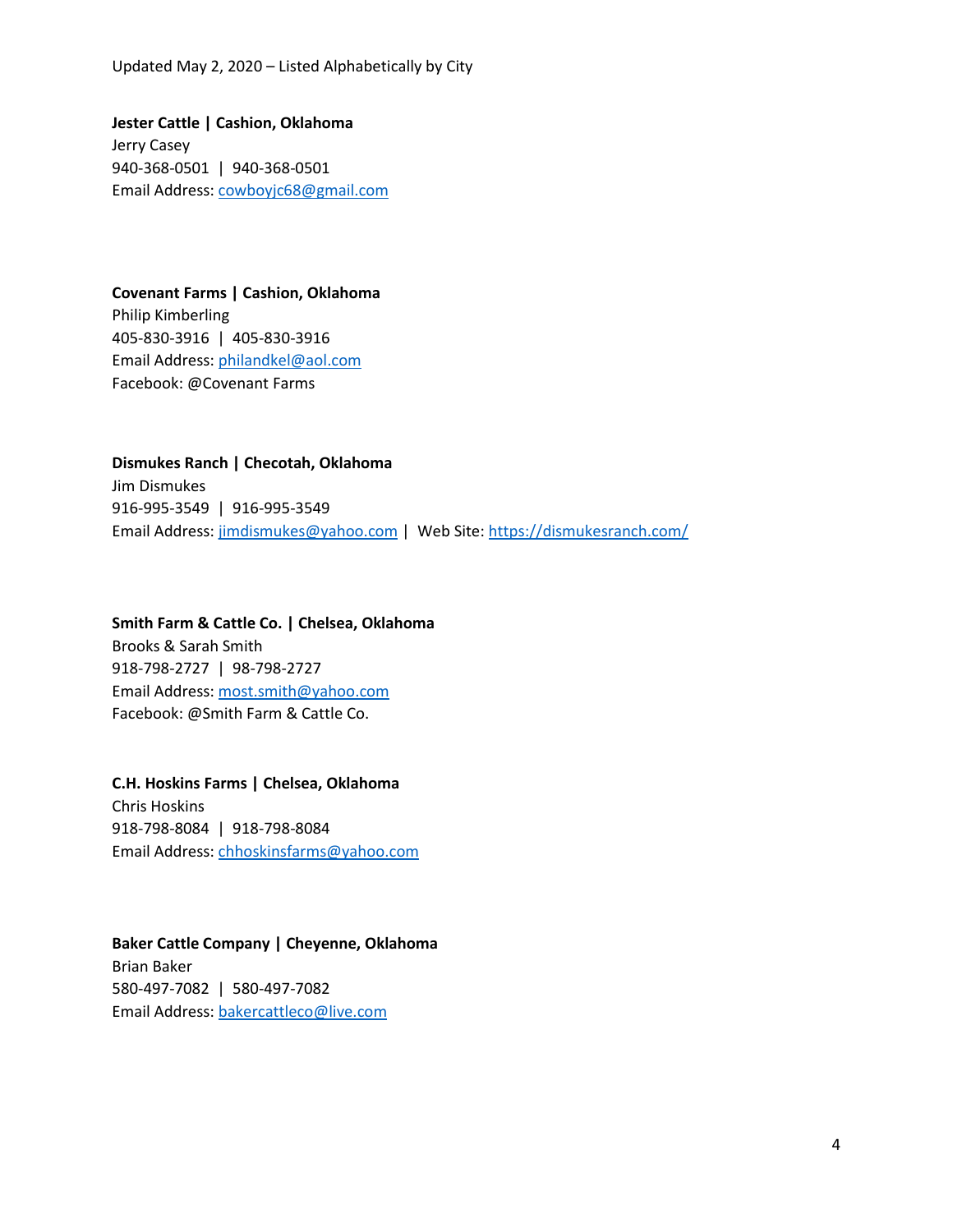**Taylor Ranch | Cheyenne, Oklahoma** Jimmy Taylor 405-609-4662 | 405-609-4662 Email Address: [taylorranch1914@gmail.com](mailto:taylorranch1914@gmail.com)

**Wheeler Farms, Inc. | Chickasha, Oklahoma** Will Wheeler 405-274-1799 | 405-274-1799 Email Address: [wheelerfarm87@aol.com](mailto:wheelerfarm87@aol.com) | Web Site:<http://www.wheelerfarmsinc.com/>

### **Four Quarter Circle Ranch LLC | Coleman, Oklahoma** Dakota Thompson 580-364-2404 | 580-364-2404 Email Address: [dakota\\_thompson\\_88@hotmail.com](mailto:dakota_thompson_88@hotmail.com) Facebook: @Four Quarter Circle Meats

### **Potter Cattle Company | Cyril, Oklahoma**

Michael Potter 4054887762 | 405-464-2176 Email Address: [micpot22@gmail.com](mailto:micpot22@gmail.com) | Web Site:<https://www.pottersgrassfedbeef.com/> Facebook: @Potter cattle company

### **Hidden Springs Ranch | Davis, Oklahoma**

Brian Bull 580-247-5498 | 580-247-5498 Email Address: [brian.j.bull@gmail.com](mailto:brian.j.bull@gmail.com) Instagram: @hiddenspringsranch | Facebook: @hiddenspringsranch

#### **BACHMAN FAMILY FARMS | Deer Creek, Oklahoma**

Amy Bachman 620-845-4223 | 620-845-4223 Email Address: [amy@bachmanfamilyfarms.com](mailto:amy@bachmanfamilyfarms.com) Web Site[: https://bachmanfamilyfarms.grazecart.com/](https://bachmanfamilyfarms.grazecart.com/) Instagram: @bachmanfamilyfarms | Facebook: @bachmanfarmsbeef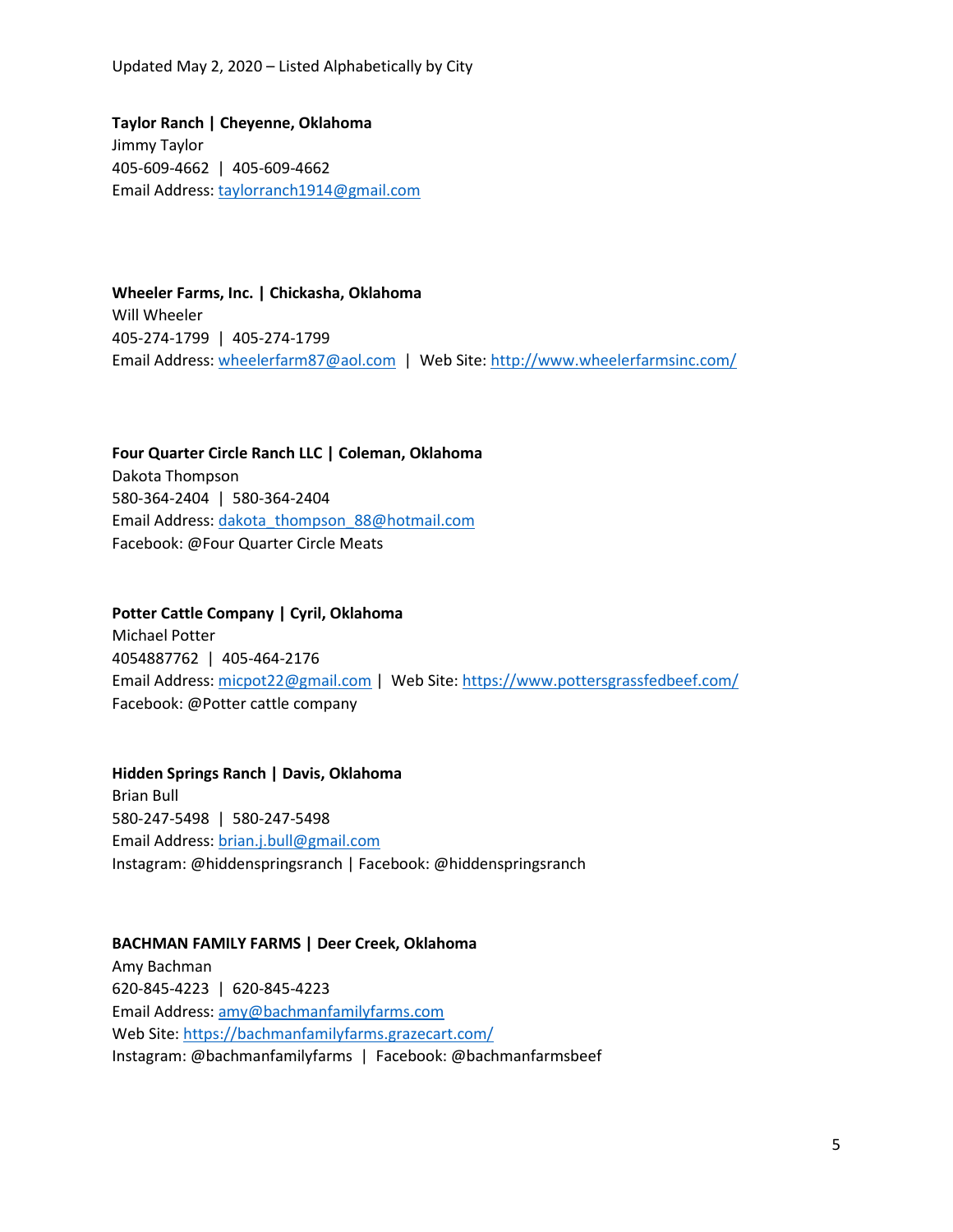**Hartman Land & Cattle | El Reno, Oklahoma** Tyler Hartman 405-762-2744 | 405-762-2744 Email Address: [tylerlhartman@hotmail.com](mailto:tylerlhartman@hotmail.com)

### **Silverwood Wagyu LLC | Enid, Oklahoma**

Linda Woodruff 580-484-0352 | 580-484-0352 Email Address: [silverwoodwagyu@gmail.com](mailto:silverwoodwagyu@gmail.com) | Web Site:<http://silverwoodwagyu.com/> Facebook: @SilverwoodWagyu

### **Detherage Cattle | Fairland, Oklahoma**

Mike Detherage 918-676-3531 | 918-533-2201 Email Address: [detheragemike@gmail.com](mailto:detheragemike@gmail.com)

### **Pearce Livestock | Faxon, Oklahoma** Cody Pearce 918-781-3417 | 918-781-3417 Email Address: [pearcelivestock@gmail.com](mailto:pearcelivestock@gmail.com)

# **Nunley Farm | Fletcher, Oklahoma** Shawn Nunley

580-678-5263 | 580-678-5263 Email Address: [shawnnunley71@gmail.com](mailto:shawnnunley71@gmail.com)

### **Dunagan-Farms | Guthrie, Oklahoma**

Jace Dunagan 405-821-0562 | 405-821-0569 Email Address: [Jace@Dunagan-Farms.com](mailto:Jace@Dunagan-Farms.com) | Web Site: [www.Dunagan-Farms.com](http://www.dunagan-farms.com/) Facebook: @Dunagan-Farms | Instagram: @Dunagan\_Farms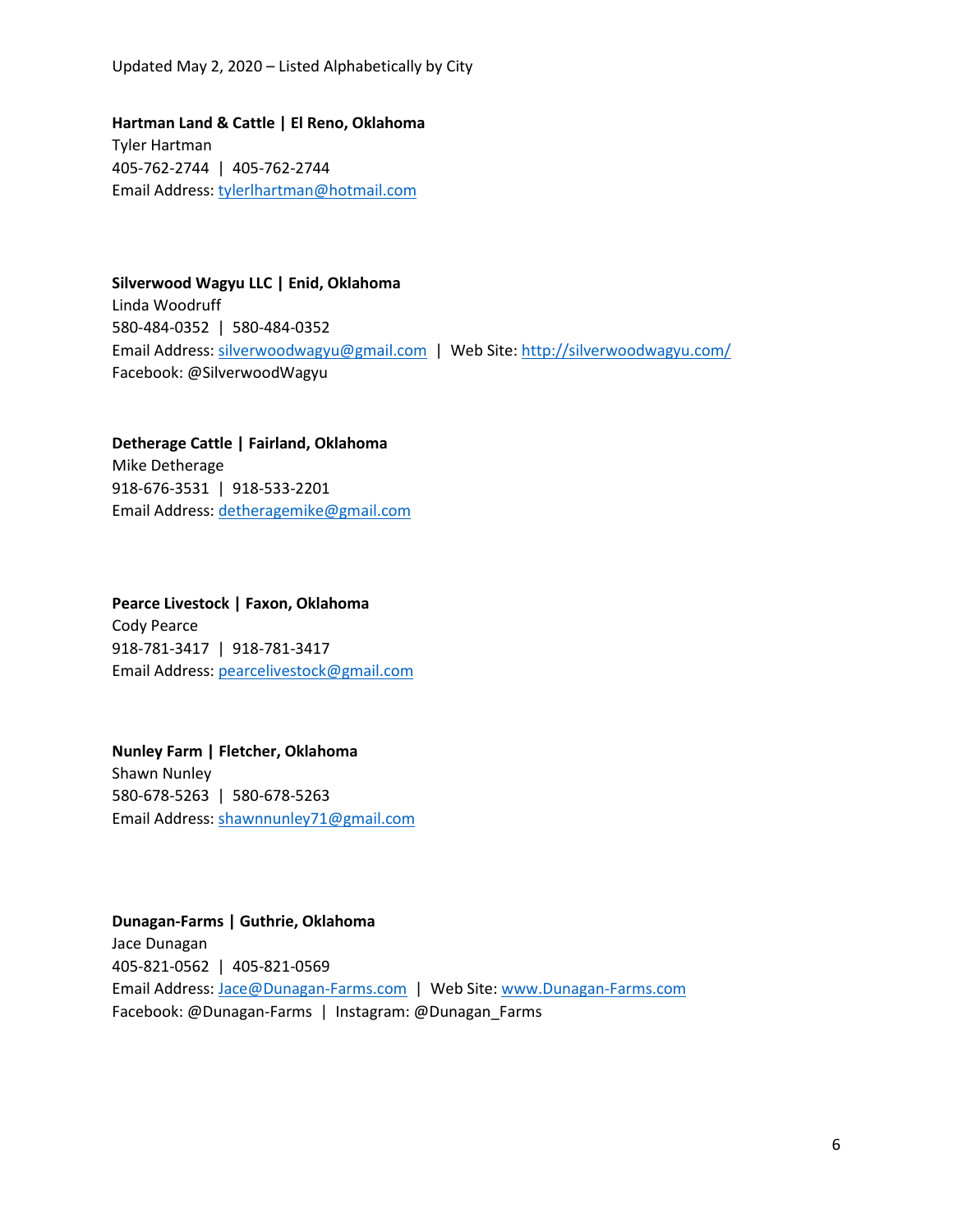**Carol Linville | Hallet, Oklahoma** 918-865-8008 | 918-639-2762 Email Address: [rancher@cimtel.net](mailto:rancher@cimtel.net)

**Bethlehem Ranch | Haskell, Oklahoma** Stephen Mortensen 918.852.2773 | 918.852.2773 Email Address: [thebethlehemranch@gmail.com](mailto:thebethlehemranch@gmail.com) Facebook: @Bethlehem Ranch

**M3 Cattle Company | Henryetta, Oklahoma** Ian Miller 918 843-1330 | 918-843-1330 Email Address: [prdirish@yahoo.com](mailto:prdirish@yahoo.com) | Web Site: [www.m3cattle.com](http://www.m3cattle.com/)

**Pipco Cattle Co LLC | Holdenville, Oklahoma** Kyle Pipkin 405-712-0364 | 405-712-0364 Email Address: [kdpip@hotmail.com](mailto:kdpip@hotmail.com)

**Clint & Amber Round Land and Cattle | Inola, Oklahoma** Clint Round 918-557-7500 | 918-530-8126 Email Address: [round10816@gmail.com](mailto:round10816@gmail.com)

**4M Ranch | Inola, Oklahoma** Ronnie Motter 918-530-9688 | 918-530-9688 Email Address: **emotter4@gmail.com** | Web Site[: www.4m-ranch.com](http://www.4m-ranch.com/) Facebook: @4mranching | www.YouTube.com/4mranch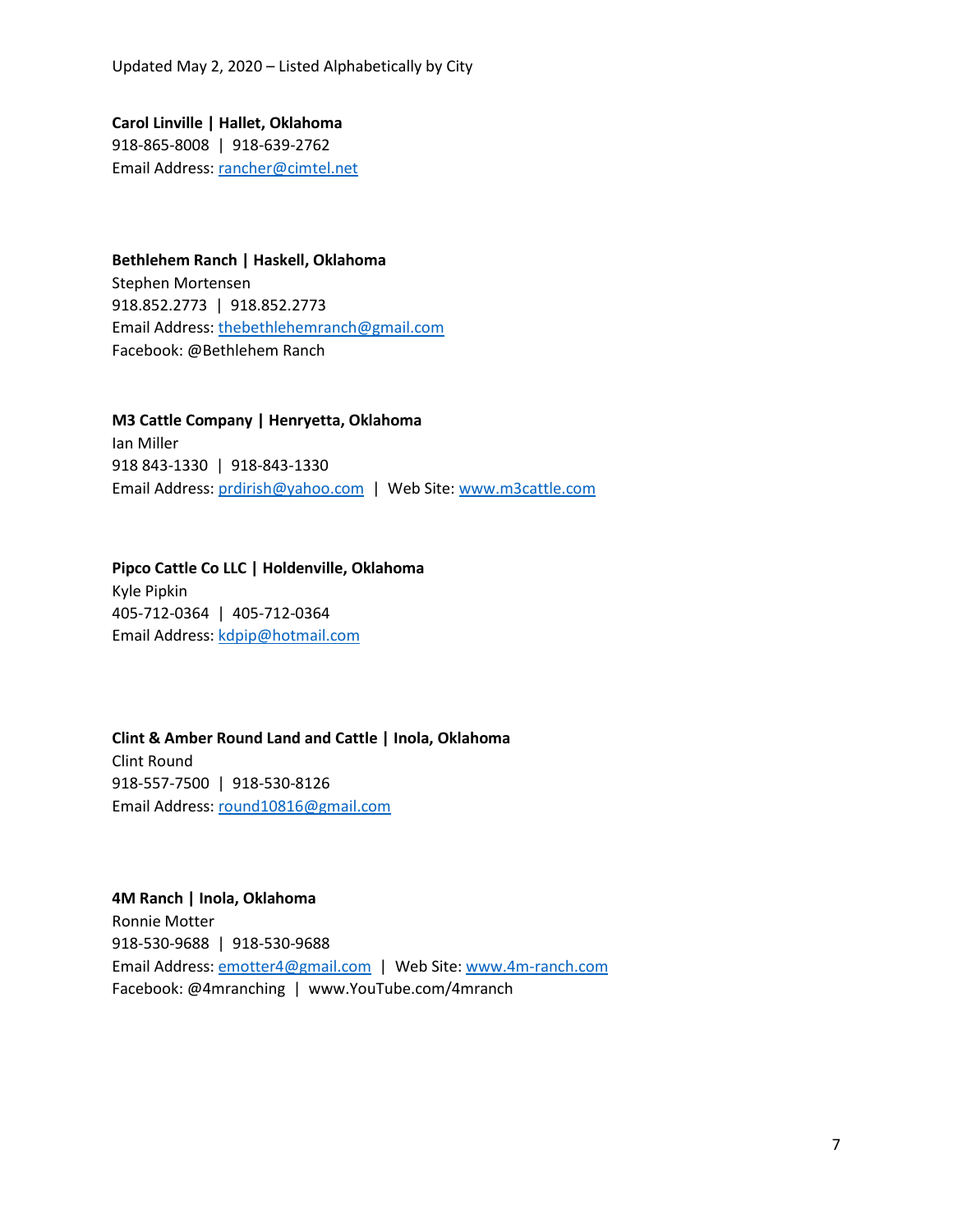**Locust Grove Feed | Locust Grove, Oklahoma** Mark Knott 918-479-5278 | 918-864-1505 Email Address: [locustgrovefeed@gmail.com](mailto:locustgrovefeed@gmail.com)

### **Finley Farms | Lookeba, Oklahoma**

Kim Finley 325-280-1688 Email Address: [FinleyFarmsOK@gmail.com](mailto:FinleyFarmsOK@gmail.com) Instagram: @FinleyFarmsOK

# **177 Ranch | McLoud, Oklahoma**

Wes Holland 405-919-1400 | 405-664-4455 Email Address: [177beef@gmail.com](mailto:177beef@gmail.com)

### **Bellah Farms | McLoud, Oklahoma**

Johnnie and Kate Bellah 405-946-6101 | 405-650-6405 Email Address: [annakatebell@gmail.com](mailto:annakatebell@gmail.com)

### **Jorgensen Cattle Co. | Morrison, Oklahoma**

Quatie Jorgensen 918-533-8517 | 918-533-8517 Email Address: [quatiejorgensen@yahoo.com](mailto:quatiejorgensen@yahoo.com)

### **3A Cattle Company | Mulhall, Oklahoma**

Ryan Arrington 580-307-2103 | 580-761-1622 Email Address: [dldonuts2002@yahoo.com](mailto:dldonuts2002@yahoo.com) Facebook: @CA Knives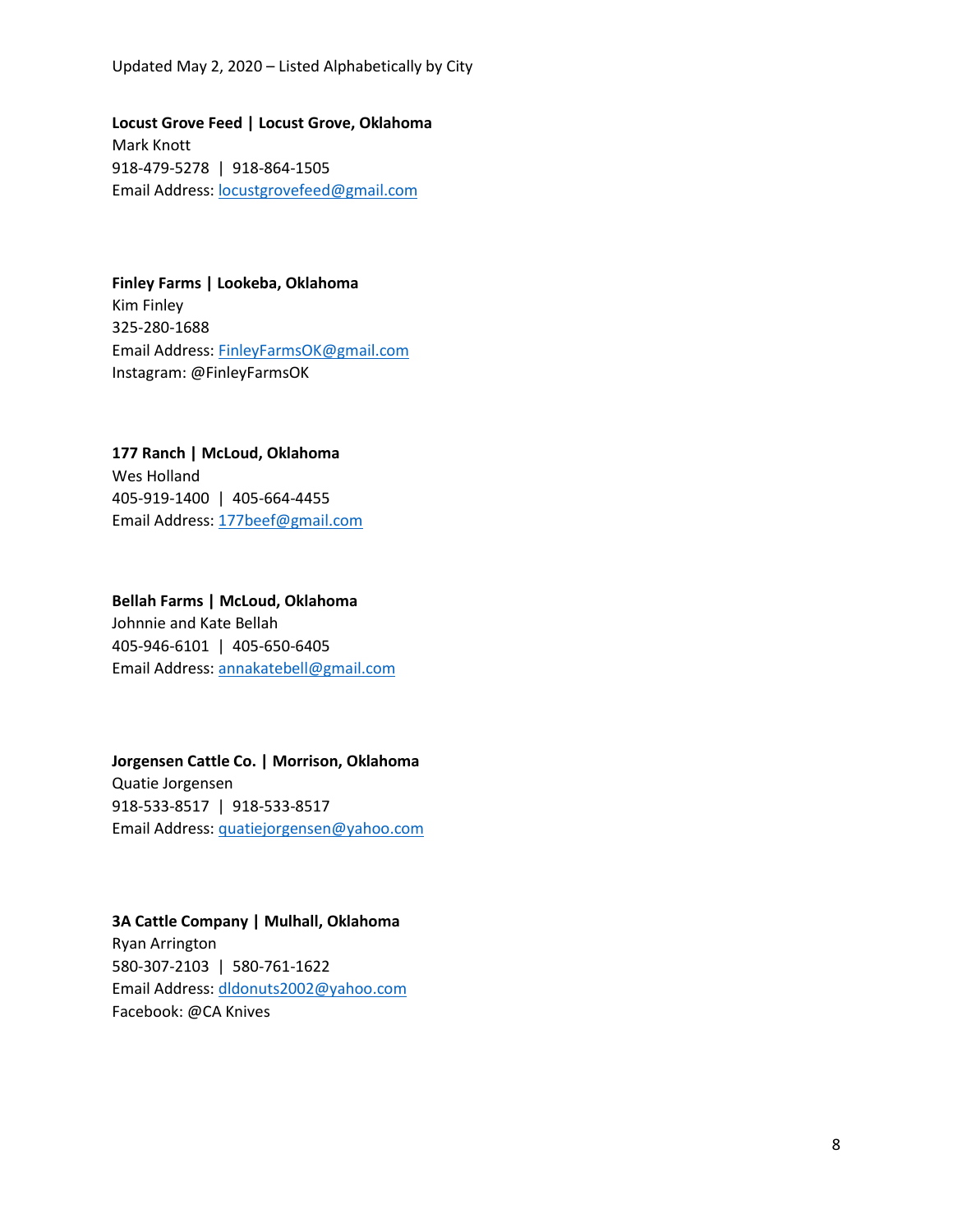**Victery Farms, LLC | Ninnekah, Oklahoma** Joe Victery 405-892-7010 | 405-892-7010 Email Address: [victeryfarms@gmail.com](mailto:victeryfarms@gmail.com) Facebook: @Victery Farms

**Thunder Valley Ranch Hay & Cattle Co. | noble, Oklahoma** Sean or Dr. Faye Autry 4054747830 | 405-596-0136 Email Address: [thundervalleyranchhay@gmail.com](mailto:thundervalleyranchhay@gmail.com) | Web Site: [www.thundervalleyranchay.com](http://www.thundervalleyranchay.com/) Facebook: @TVRhay

**HRS Land & Cattle Company | Norman, Oklahoma** James & Mallory Harvey 405-360-1716 | 405-259-5403 Email Address: [jfharvey@weblawman.com](mailto:jfharvey@weblawman.com)

**JSJ Cattle & Quarter Horses | Norman, Oklahoma** Jake & Samantha Calvert 405-850-6652 | 405-229-6961 Email Address: [jsj.cattle.co@sbcglobal.net](mailto:jsj.cattle.co@sbcglobal.net)

**Black T Ranch | Norman, Oklahoma** Mike Teichroeb 432-847-9295 | 432-209-3705 Email Address: [blacktranch@gmail.com](mailto:blacktranch@gmail.com)

**7 UP Cattle Company | Oilton, Oklahoma** Andrew James 918-399-6595 | 918-399-6595

Email Address: [zjames@lonestarwest.com](mailto:zjames@lonestarwest.com) Facebook: @7 UP Cattle Com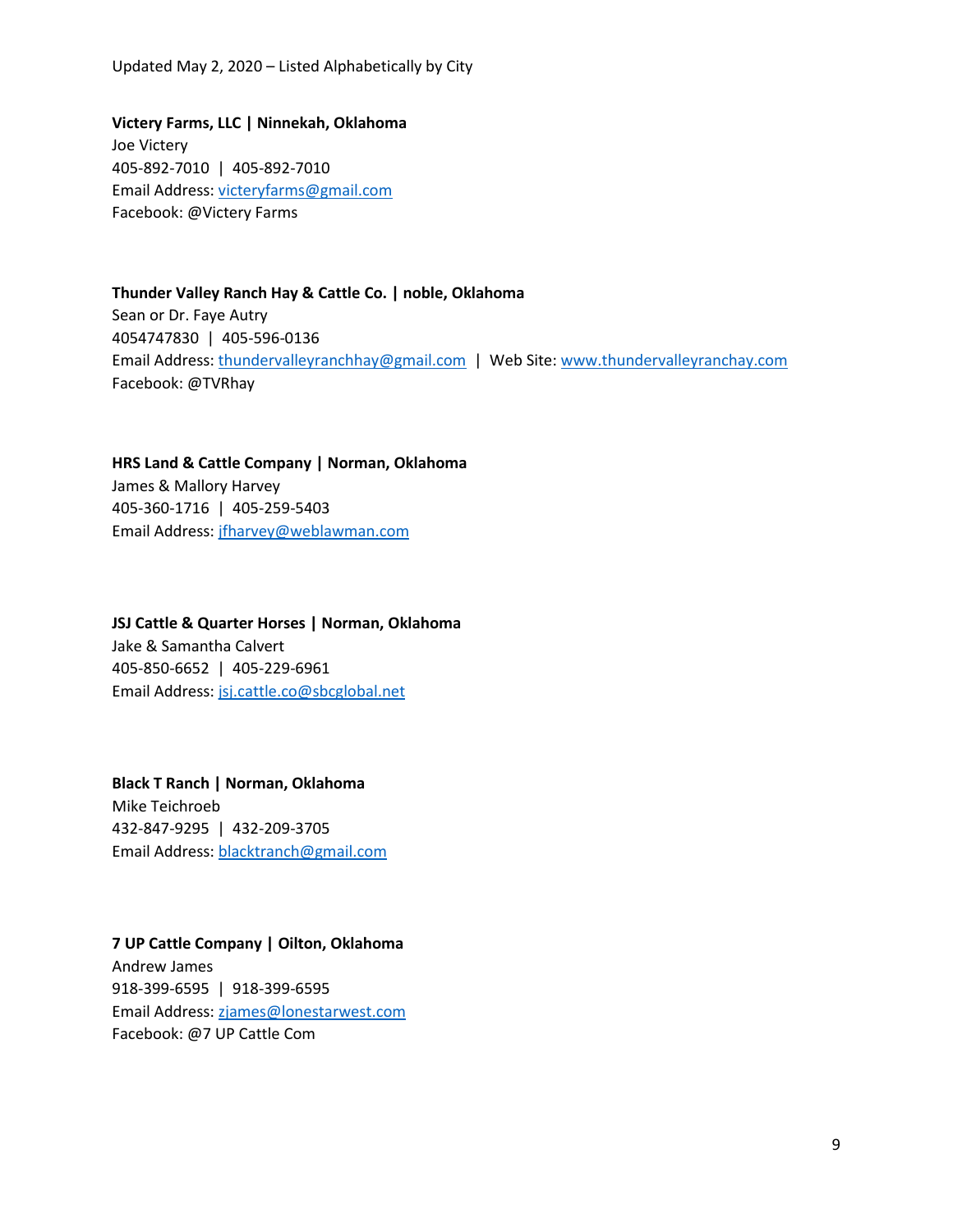**Hancock Cattle Company | Oologah, Oklahoma** Don Hancock 918-381-1154 | 918-381-1154 Email Address: [donbhancock@yahoo.com](mailto:donbhancock@yahoo.com)

**Bowman Cattle Company | Perkins, Oklahoma** Greg Bowman 405-714-0928 | 405-880-6963 Email Address: [sgbowman@sbcglobal.net](mailto:sgbowman@sbcglobal.net) Facebook: @Greg Bowman

### **Thompson Ranch | Perkins, Oklahoma**

Zachary Thompson 580-467-1012 | 580-467-1012 Email Address: [zackmt25@gmail.com](mailto:zackmt25@gmail.com) Instagram: cowboy\_teabyte: cowboy\_tea | Twitter: cowboy\_tea | Facebook: Zack Thompson

### **RK Cattle Company LLC | Perry, Oklahoma**

Richard Levings 580-830-0801 | 580-370-1217 Email Address: [rklevings@gmail.com](mailto:rklevings@gmail.com) | Web Site[: www.meatyourway.com](http://www.meatyourway.com/)

**Carol's Cattle Company | Perry, Oklahoma** Carol Dvorak

580-336-8578 | 580-336-8578 Email Address: [Carol.dvorak@provalue.net](mailto:Carol.dvorak@provalue.net)

**Winged W Ranch | Prague, Oklahoma** Blanca Wiedel 405-635-7921 | 405-635-7921 Email Address: [capturedcountry01@gmail.com](mailto:capturedcountry01@gmail.com)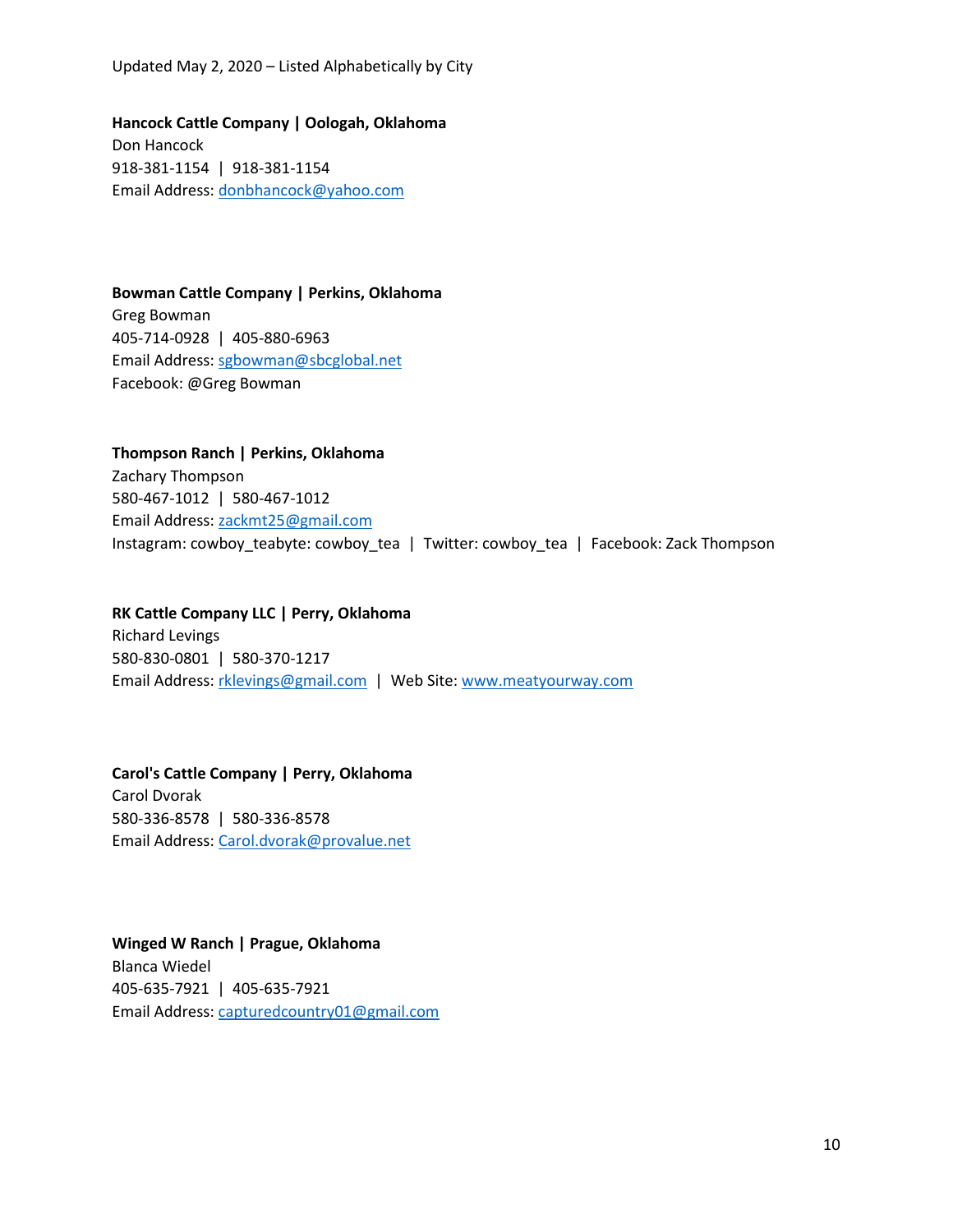**Bierig Cattle Company | Ringwood, Oklahoma** Jesse Bierig 580-541-0808 | 580-747-4003 Email Address: [jlbierig@hotmail.com](mailto:jlbierig@hotmail.com)

**Lone Rock Ranch | Stillwater, Oklahoma** Kylie Stowers 405-620-0846 | 405-620-0846 Email Address: [kylie.stowers@okstate.edu](mailto:kylie.stowers@okstate.edu)

**Hall Farms | Sulphur, Oklahoma** J.D. Hall 580-618-1854 | 580-618-1854 Email Address: [jermhall13@yahoo.com](mailto:jermhall13@yahoo.com)

**Tucker Cattle Co. | Sweetwater, Oklahoma** Monte Tucker 580-515-4477 | 580-515-4477 Email Address: [mtuckerok@gmail.com](mailto:mtuckerok@gmail.com) Facebook: @Monte TuckerDanielle Tucker

**KTC Cattle Co | Tuttle, Oklahoma** Kasey Neasbitt 405-388-7948 | 405-388-7948 Email Address: [kneasbitt@gmail.com](mailto:kneasbitt@gmail.com) Facebook: @KTC Cattle Co

**Ford Land & Cattle | Vian, Oklahoma** Garrett Ford 918-773-2588 | 918-773-2588 Email Address: [garrett.ford@okstate.edu](mailto:garrett.ford@okstate.edu)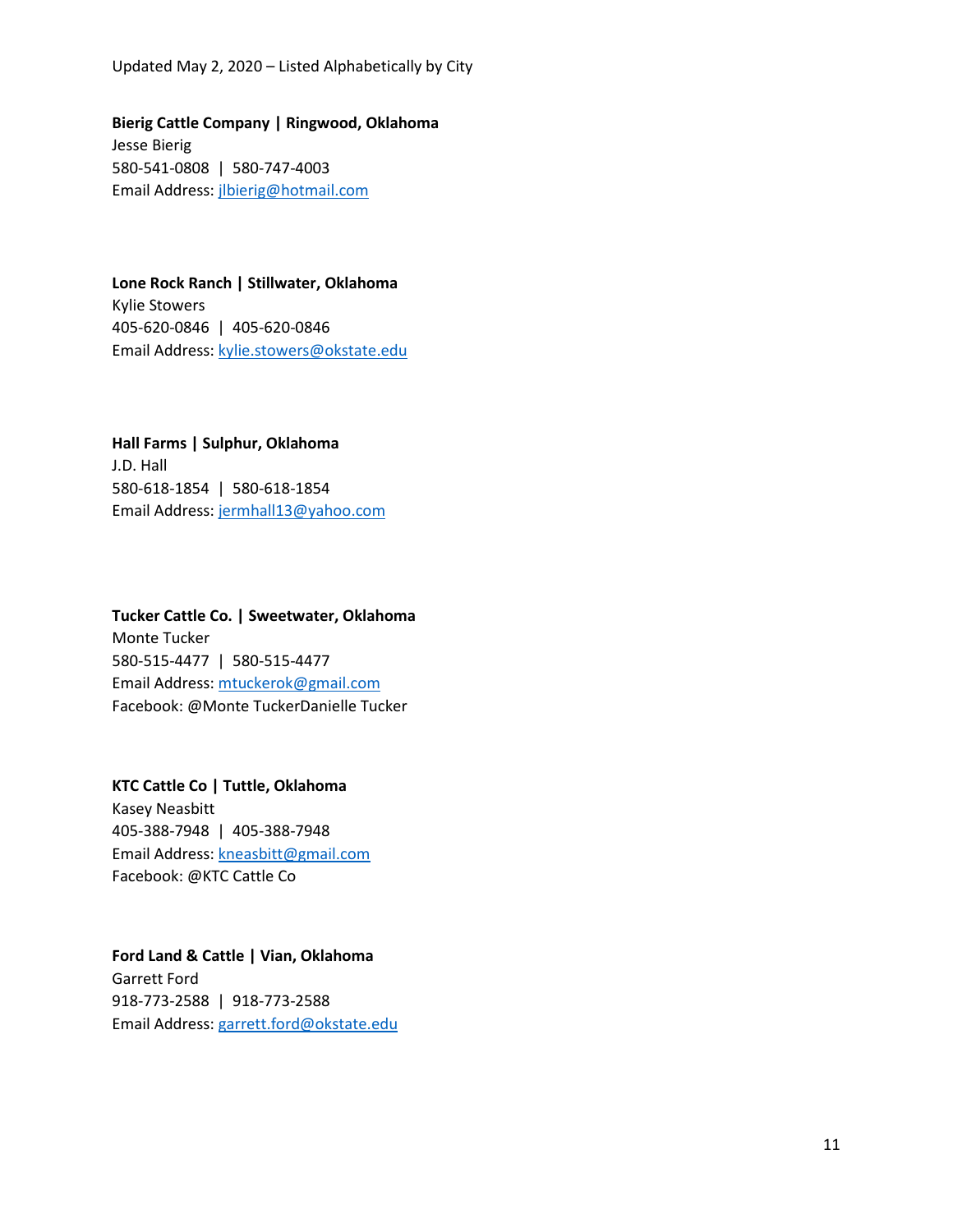**AA Ranch | Vici, Oklahoma** Shawn & Teri Allen 580-334-1851 | 580-334-1851 Email Address: [aaranchbeef@gmail.com](mailto:aaranchbeef@gmail.com) Facebook: @AARanchBeef

**Lazy Bar C Cattle Company | Vici, Oklahoma** Billie Coldwater 580-216-0401 | 580-216-0401 Email Address: [blcoldwater16@yahoo.com](mailto:blcoldwater16@yahoo.com)

### **Spur Ranch | Vinita, Oklahoma**

Jeff Owen 918-244-2118 | 918-244-2118 Email Address: [4barowen@gmail.com](mailto:4barowen@gmail.com) | Web Site[: www.spurranch.com](http://www.spurranch.com/)

### **Shelton Family Farms / Sara's Grassfed Beef | Vinita, Oklahoma**

Sara Shelton or Jim Shelton 918-244-7084 | 918-244-1077 Email Address: [jsslandandcattle@gmail.com](mailto:jsslandandcattle@gmail.com)

### **Beacon Hill Ranch | Vinita, Oklahoma**

Matt Boyer 918-915-0215 | 918-915-0215 Email Address: [matt@beaconhillranch.com](mailto:matt@beaconhillranch.com) | Web Site[: www.beaconhillranch.com](http://www.beaconhillranch.com/) Instagram: @beaconhillranch | Facebook: @beaconhillranch

### **Merchen Farms | Wanette, Oklahoma**

Casey Merchen 405-760-1200 | 405-760-1200 Email Address: [caseymerchen@gmail.com](mailto:caseymerchen@gmail.com) Facebook: @MerchenFarms